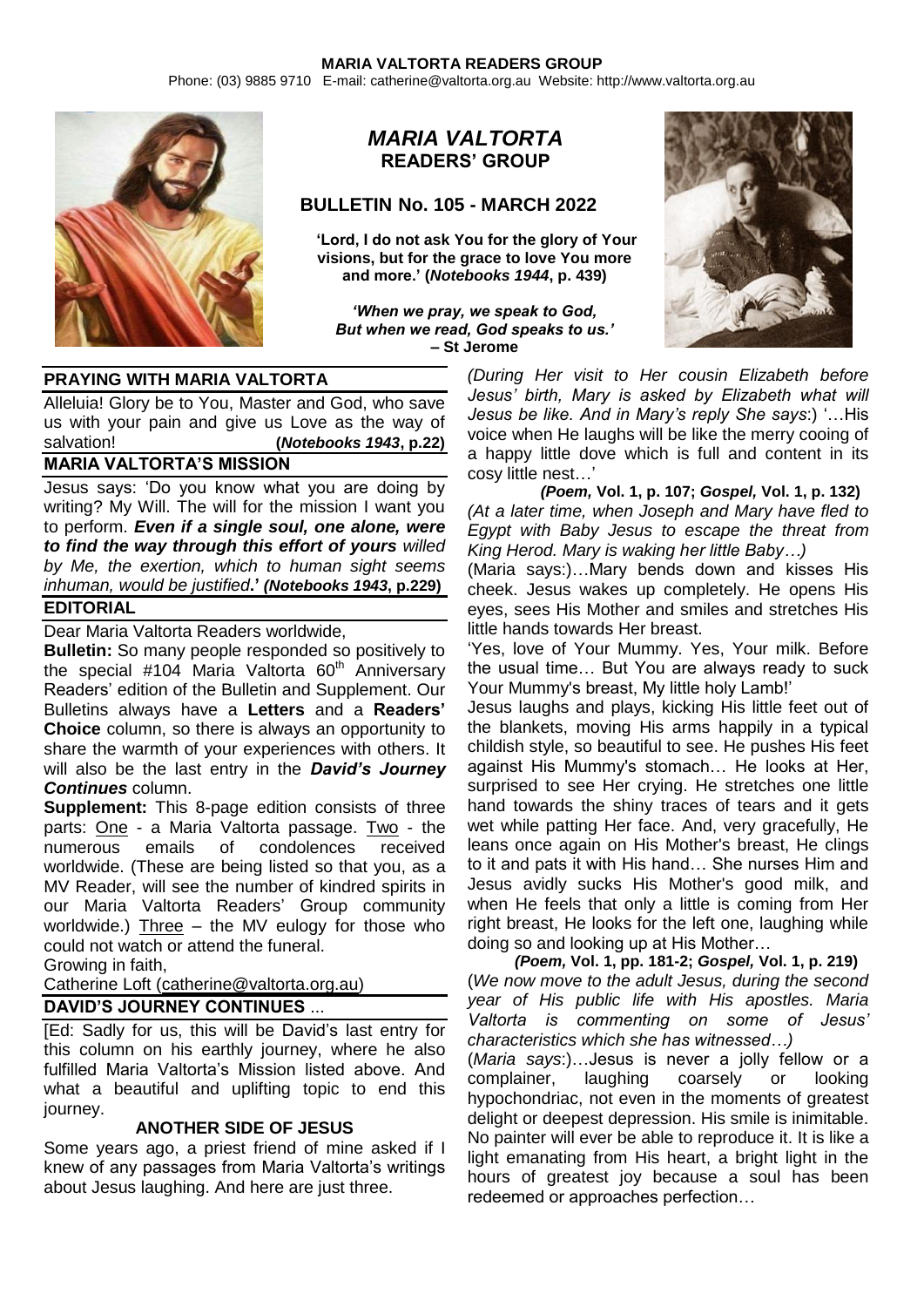Phone: (03) 9885 9710 E-mail: catherine@valtorta.org.au Website: http://www.valtorta.org.au [While I have] never seen Him indulge in immoderate merriment, He is not averse to a hearty laugh when the case demands it. [Then] He immediately resumes His noble serenity. But when He laughs, He prodigiously looks younger, to the extent of looking like a twenty-year-old man. And the world seems to blossom through His lovely, hearty, loud and melodious laughter…

 *(Poem,* **Vol. 2, p. 551;** *Gospel,* **Vol. 3, p. 103)** (**Ed**: We hope that in between singing with the celestial choir, David will also experience the merriment and laughter of Jesus.)

### **IN DEFENCE OF MARIA VALTORTA**

**- Maria Valtorta's visions are the only Private Revelations to attain a Papal Order to Publish,** and this fact was historically documented.

- **The Head of the Holy Office took offence at being circumnavigated in the Church-approval process**. From the Vatican, Cardinal Edouard Gagnon wrote that Pope Pius XII's action was: 'The **official Imprimatur** granted before witnesses by the Holy Father in 1948. An "Official Imprimatur" of the Supreme Authority of the Church under the Code of Canon Law, gives the Pope **full and supreme power over all levels of the Church** and free use to exercise this power. The Papal order came first and **Canon law prohibits this Papal order from being reversed by subordinate levels of Church authority.** Canon law clearly requires that this Papal order be embraced with unconditional acceptance and submission.'

- Maria Valtorta's writings received Imprimaturs from Bishop Bonicilli and Archbishop Soosa Pakian of Trimandrum. In addition, a Nihil Obstat was given by Msgr. Luigi Lovazzano (Vicar-General). **If the Vatican thought these Imprimaturs were in error, it would have requested them to be removed. However, the Vatican has let these Imprimaturs stand.**

-The Holy Pontiff was well aware of Father Gabriel Allegra's resolute dedication to publishing articles advocating the *Poem***. Many argue that this beatification was an indirect Papal endorsement of Maria Valtorta's writings by Pope John Paul II.**

### **IMAGE OF OUR LADY FROM MARIA VALTORTA'S WORK**

In 1996, **Mother Teresa was gifted by artist, Susan Conroy, with a drawing of Our Blessed Mother Mary, which was inspired by the writings of Maria Valtorta**. Susan Conroy says: 'I drew this image for Mother Teresa in 1996. It is a drawing of Our Blessed Mother Mary holding the Sacred Host within her Immaculate Heart. Within the Host appears Her Divine Child, Jesus. The whole idea for

this drawing (and the caption underneath it) came from a book titled: *[The Virgin Mary in the Writings](http://valtorta.alphalink.com.au/Books_Booklets%20and%20Audios.htm#THE%20VIRGIN%20MARY%20IN%20THE%20WRITINGS%20OF%20MARIA%20VALTORTA)  [of Maria Valtorta,](http://valtorta.alphalink.com.au/Books_Booklets%20and%20Audios.htm#THE%20VIRGIN%20MARY%20IN%20THE%20WRITINGS%20OF%20MARIA%20VALTORTA)* by Fr. Gabriel M. Roschini, O.S.M. That book relates that Our Lady appeared to Maria, an Italian mystic, and said: "I would like someone to draw a picture of Me as I appear to you now. My Immaculate Heart should shine with heavenly light and contain the Most Blessed Host, in which the Divine Child is to be pictured. Underneath, put the inscription: *"From Mary's Virginal Blood and Heart, the Supreme Gift of Love: the Eucharistic Jesus."* Mother Teresa wrote to me just weeks before she died and assured me: "I did receive your picture. It is still hanging on my wall."'

View Susan Conroy's image of *Our Lady of the Blessed Sacrament* and a photo with Mother Teresa at <https://www.susanconroy.com/artwork.shtml>

**(Ed**: \*Fr. Roschini quotes Our Lady's request to Maria from the *Quadernetti* pp. 212-3 on the Feast of Corpus Christi, which is Maria Valtorta's only writings not yet translated into English.)

### **FROM THE MV FOUNDATION IN ITALY**

1. The Maria Valtorta Readers' Group Bulletin # 102, contained an article written by Dr. Emilio Pisani in the *Bollettino Valtortiano* on Andrea Bocelli called **VALTORTA-BOCELLI: A CULTURAL PARTNERSHIP**. Since that time, Andrea Boccelli released a video Statement for the *'Tribute to Maria Valtorta on the Sixtieth Anniversary of her Death'* Conference that took place on 9 October, 2021. Andrea Bocelli has continued to promote Maria Valtorta's works through this very effective 5-minute video. Make sure to press the CC captions tab for the English subtitles. [https://www.youtube.com/watch?v=gH4lC\\_ktciU](https://www.youtube.com/watch?v=gH4lC_ktciU)

2. In the *Stilografica Onlus* Nov-2021, Fr Ernesto Zucchini announced a new event: Valtortian Spiritual Exercises.

For five years, the *Maria Valtorta Onlus Foundation* has been organizing the Spiritual Exercises of Saint Ignatius of Loyola, but for years before that, they had already been thinking about how to organise a course of Valtortian Spiritual Exercises, merging them on a practical level – but without confusing them. It is easy to see, in fact, that the meditative and contemplative techniques that Saint Ignatius uses are put into practice in detail throughout the work of Maria Valtorta. Prof. Léo A. Brodeur showed the closeness and similarities between Loyola and Valtorta. The first attempt of Valtortian Spiritual Exercises took place between 27 September and 2 October 2021. The structure was identical to the Ignatian one: five full days of constant prayer in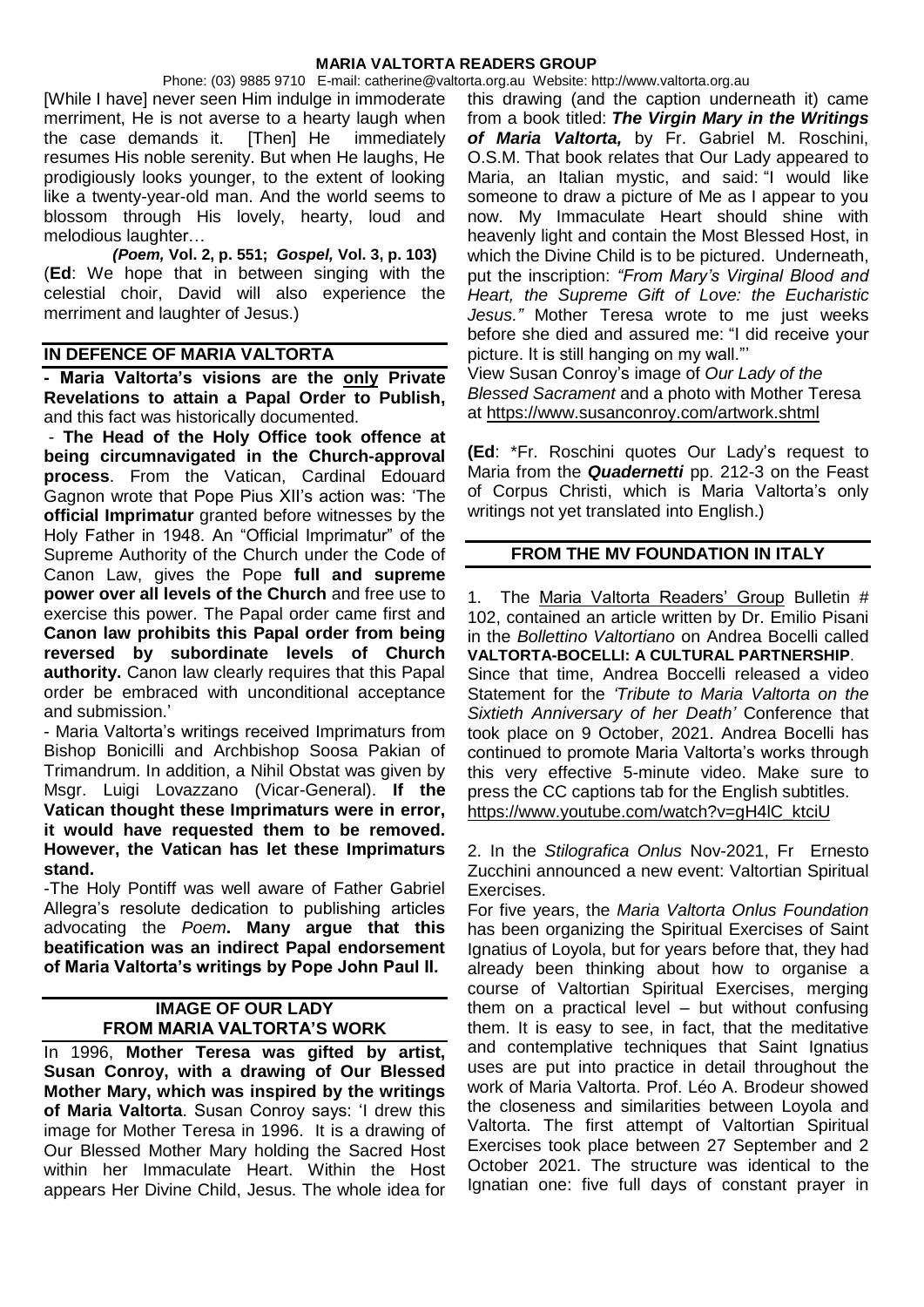Phone: (03) 9885 9710 E-mail: catherine@valtorta.org.au Website: http://www.valtorta.org.au various forms: Daily Mass, Community Rosary, guided contemplations, silence and readings. However, the content was different: that is, all the texts were Valtortian. The testimonies of the first participants and the spiritual fruits experienced have encouraged Fr. Zucchini & his team to continue with confidence on this path, led by the hand of Saint Ignatius of Loyola and Maria Valtorta towards an ever greater knowledge of Jesus, to love Him, follow Him and bring Him to everyone! The dates for a week of "Catholic Vacation" for 2022 *are:*

Valtortian Spiritual Exercises 1-6 August; Ignatian Spiritual Exercises 22-27 August; & 5-10 September At this stage, these are all in Italian. For further information, please visit the Maria Valtorta Onlus Foundation site if you are Italian or speak it.

https://fondazionemariavaltorta.it/fondazione/incontrispirituali/

However, we are hoping that Fr. Ernesto Zucchini & his team will soon make them available in English for English-speaking countries.

### **LOST IN TRANSLATION**

The more we read these works, the more passages stand out as issues become more relevant to our times. A devout Reader submitted a passage from the writings of Valtorta, which seems to suggest that in the future, there will be women priests (priestesses).

#### *(Chuza is asking Jesus about the cure of his wife, Susanna...)*

'My Lord. I ask You to grant physical health to my wife and the sanctification of us all. I don't think I can say that anything is too much to have that.'

'You are suffering agonies because of your wife. But if I restored her to health and I got her to become my disciple forever, what would you say?'

'That…You are entitled to do it and that […] I will imitate Abraham in his readiness to the sacrifice.'

'You are right. Listen everybody: the time of My Sacrifice is approaching. Like a course of water, it is running fast and I, incessantly to the sea. I must accomplish what I have to do. And human hardness precludes so much of the field of My mission. My Mother and Mary of Alphaeus will come with Me when I go away amongst people that don't love Me yet or will never love Me. My wisdom knows that women will be able to help the Master in those precluded fields. I have come to redeem also women and in the future century, in My time, women will be seen serving the Lord and the servants of the Lord as priestesses. (**Ed**: *my emphasis*). I have chosen My disciples. But to elect women who are not free, I must ask fathers and husbands to do it. Do you agree?'

 *(Poem,* **Vol. 2, pp 37-38;** *Gospel***, Vol. 2, pp. 474-5)**

To ensure it was accurate, I went back to the original Italian and found that it was not translated correctly in *the Poem of the Man-God* English edition which does seem to suggest that there will be women priests ('... women will be seen... as priestesses'). However, this ambiguity was corrected in the new publication of *The Gospel As It Was Revealed To Me* where it is translated as: '...servants of the Lord like priestesses.' So the word 'like' (meaning 'similar to') is important in clarifying the role of women and the role of the priest that Jesus gave to his apostles consecrated hands.

In an attempt to find solid factual evidence in Maria's writings for this corrected translation, this same Reader found and submitted another passage that confirms what Jesus meant.

#### (*Jesus is speaking to his disciples and explains the important role of women*)

(Jesus says:) 'But in the future, the redeemed woman will not be oppressed as she is now. Prohibitions concerning physical prudence will remain, but obstacles to her coming to the Lord will be removed. I am already removing them to prepare the first female priests of the future era.'

'Oh! Will there be priestesses?!' asks Philip who is almost dumbfounded.

'Do not misunderstand Me. They will not be priestesses like men, they will not consecrate and will not administer the gifts of God, which you are not yet capable of understanding. But they will belong to the sacerdotal class, cooperating in many ways with priests to the benefit of souls.'

'Will they preach?' asks Bartholomew incredulously.

'As My Mother already preaches.'

'Will they make apostolic pilgrimages?' asks Matthew.

'Yes, they will. They will take faith very far, and I must admit it, with greater heroism than men.'

'Will they work miracles?' asks the Iscariot laughing.

'Some will work also miracles. But do not consider miracles the essential thing. They, being holy women, will work many miracles of conversions through their prayers.' 'Bah! Will women pray to the extent of working miracles?'

grumbles Nathanael.

'Do not be narrow-minded like a scribe, Bartholomew. What is prayer, according to you?'

'To address God by means of the formulae known to us.'

'That and much more. Prayer is the conversation of the heart with God and it ought to be the habitual state of man. Women, because of their more retired lives than ours and because of their affective faculties that are stronger than ours, are inclined to such conversation with God more than we are. They find comfort to their sorrows in it, relief in their work, which is not only the work in the house and in procreating, but also in tolerating us men. They find what wipes their tears and brings peace and joy to their hearts because *they know* how to speak to God and they will know better in future. Men will be giants in doctrine, women will be those who support men and the world with their prayers because many misfortunes will be avoided through their prayers and many punishments will be withheld. They will thus work miracles, invisible in most cases and known to God only, but not less real.'

*(Poem,* **Vol. 2, pp 677-8;** *Gospel***, Vol. 4, pp. 257-8)**